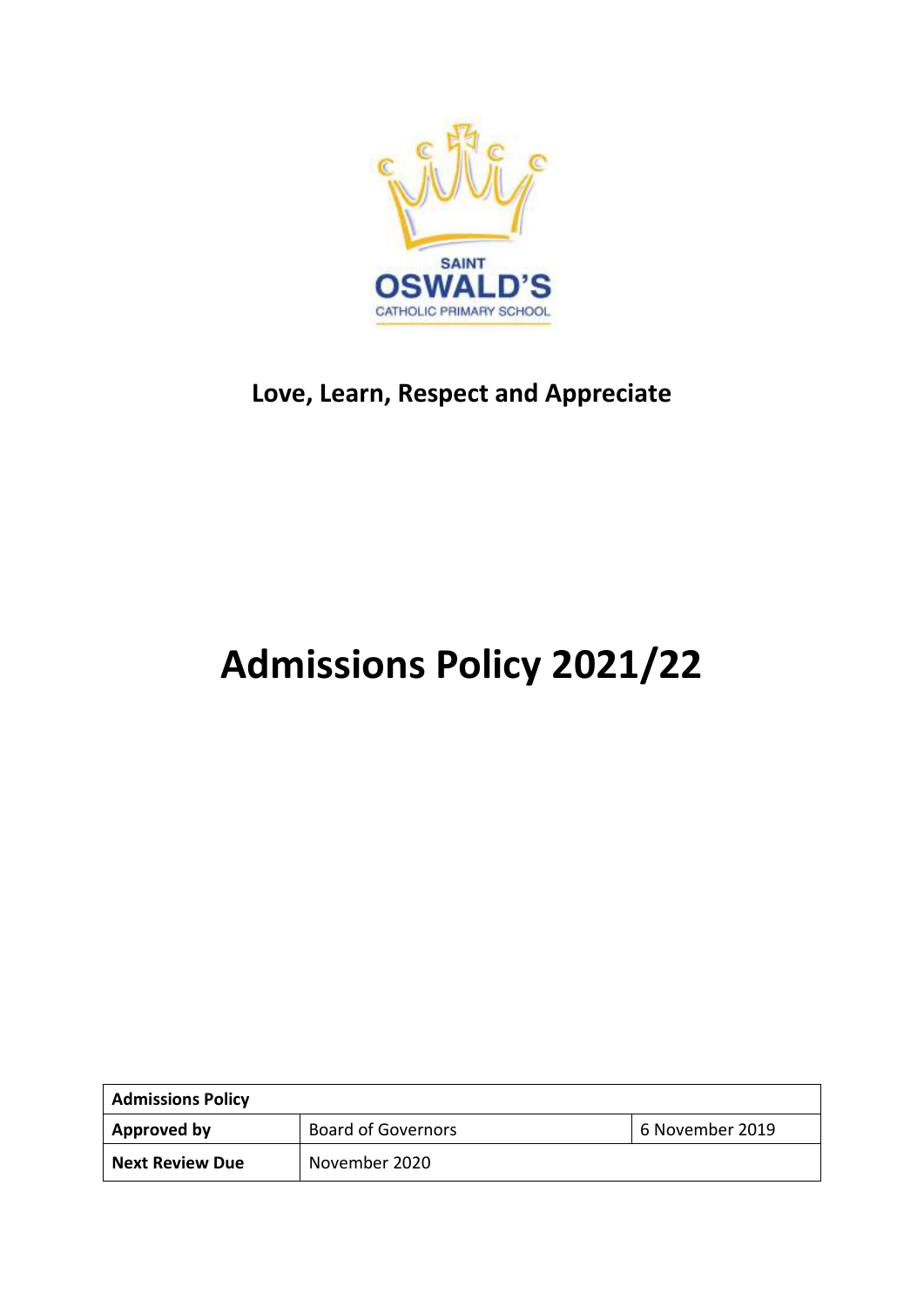## **ST OSWALD'S CATHOLIC PRIMARY SCHOOL ADMISSION POLICY AND ARRANGEMENTS 2021/2022**

ST OSWALD'S is a Catholic School under the trusteeship of the Archdiocese of Liverpool. It is maintained by Warrington Council. As a Voluntary Aided School, the Governing Body is the Admissions Authority and is responsible for taking decisions on applications for admissions. The co-ordination of admissions arrangements is undertaken by the Local Authority. For the school's year commencing September 2021, the Governing Body has set its admissions number at 30.

Our principal role as a Catholic school is to participate in the mission of the Catholic Church by providing a framework which will help children to grow in their understanding of the Good News and in the practice of their faith. The school will help the children develop fully as human beings and prepare them to undertake their responsibilities as Catholic in society. The school asks all parents applying for a place here to respect this ethos and its importance to the school community. This does not affect the rights of parents who are not of the faith of this school to apply for and be considered for a place here.

ADMISSIONS TO THE SCHOOL will be determined by the Governing Body. Parents must complete a Local Authority Preference Form or apply online via the website [www.warrington.gov.uk/admissions.](http://www.warrington.gov.uk/admissions) If you wish to have your application considered against that school's faith/denomination criteria then you should **ALSO** complete the Supplementary Form which is available from school. All preferences listed will be considered on an equal basis and, where there are more applications than the number of places available, the following set of OVERSUBSCRIPTION CRITERIA will be applied:

- 1. Looked after children and previously looked after children. This includes children who appear to have been in state care outside of England and ceased to be in state care as a result of being adopted.
- 2. Baptised Catholic children who have a sibling in the school at the time of admission.
- 3. Baptised Catholic children resident in the parish of Blessed James Bell (the part of the parish formerly referred to as St Oswald).
- 4. Other baptised Catholic children.
- 5. Other children who have a sibling in the school at the time of admission.
- 6. Children from other Christian denominations. Proof of Baptism in the form of a Baptismal Certificate or confirmation in writing that the applicant is a member of their Faith community from an appropriate Minister of Religion is required.
- 7. Children of other faiths. An appropriate Faith Leader would need to confirm in writing that the applicant is a member of their faith group.
- 8. Other children.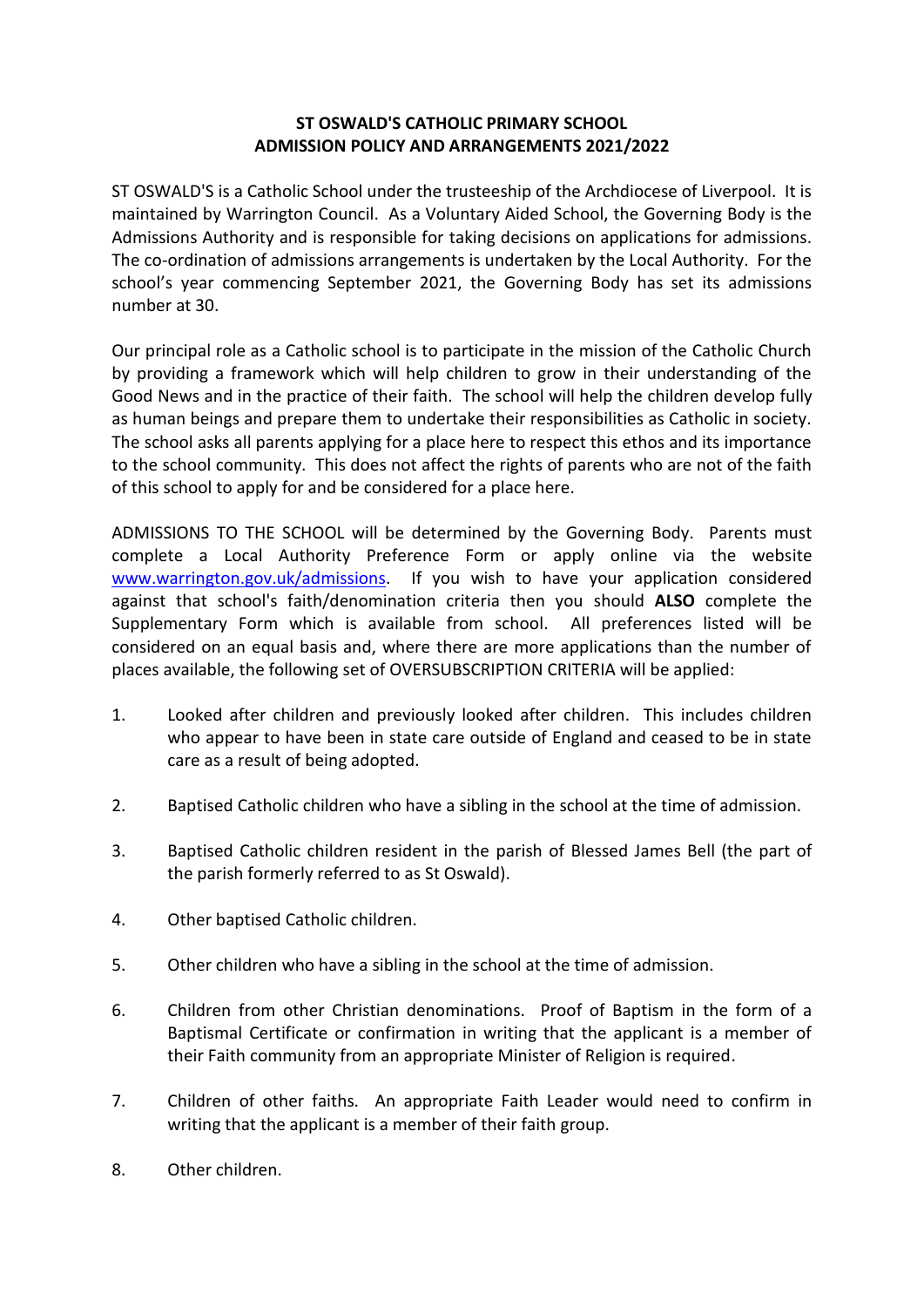If it is not possible to offer places for all applications within any criteria above then places will be allocated to the children who live nearest to the school. The measurement shall be undertaken using the local authority's geographical Information address point system based on the local land and property gazetteer. This measures straight line (direct) distances in miles from the address point of the permanent place of residence to the address point of the school.

Children with a Statement of Special Educational Needs or Education Health Care Plan that names a school will be offered place without using the admission criteria and will count as part of the school's published admission number.

## **Notes:**

- a. All applications submitted before the national closing date will be considered equally and included in the Local Authority initial allocation of school places. Applications received after the national closing date will be processed in accordance with the Warrington admissions scheme for schools detailed in the Warrington admissions information booklets.
- b. A Looked After Child is a child who is (a) in the care of a Local Authority, or (b) being provided with accommodation by a Local Authority in the exercise of their Social Services functions (under section 22(1) of the Children Act 1989. A previously Looked After Child is one who immediately moved on from that status after becoming subject to an adoption, child arrangements order or special guardianship order.

A child is regarded as having been in state care in a place outside of England if they were accommodated by a public authority, a religious organisation or any other provider of care whose sole purpose is to benefit society. Applications must be supported with appropriate evidence that the child has been adopted from state care.

c. For a child to be considered as a Catholic evidence of a Catholic Baptism is required. Baptism should take place before the closing date for applications.

A Baptised Catholic can also be defined as one who has been baptised by the Rites of Baptism of one of the various Churches in communion with the See of Rome (cf Catechism of the Catholic Church 1203). Written evidence of this baptism can be obtained by recourse to the Baptismal Registers of the church in which the baptism took place.

Or

A person who has been baptised in a separate ecclesial community and subsequently received into full communion with the Catholic Church by the Rite of Reception of Baptised Christians into the Full Communion of the Catholic Church. Written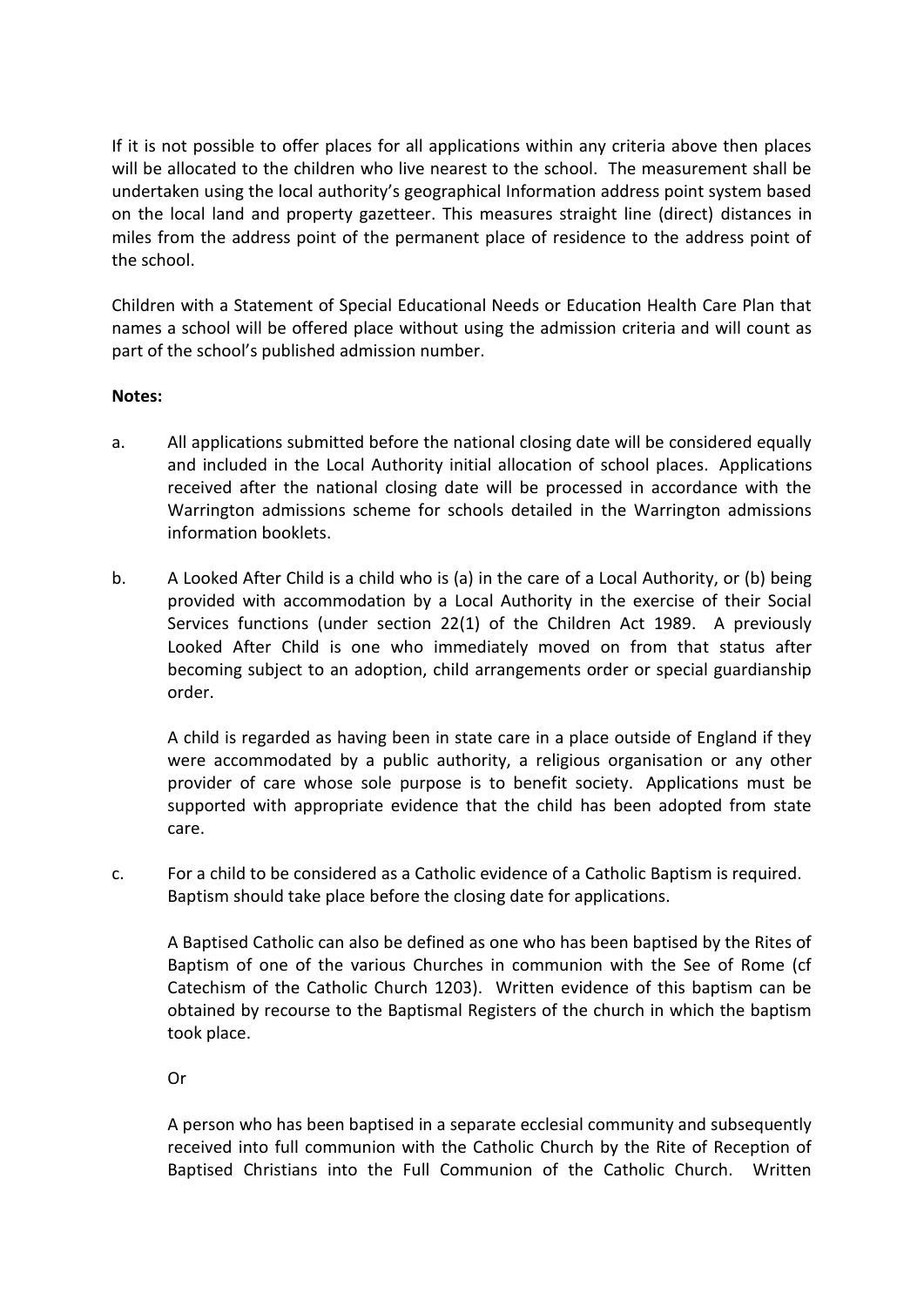evidence of their reception into full communion with the Catholic Church can be obtained by recourse to the Register of Receptions, or in some cases a sub-section of the Baptismal Registers of the Church in which the Rite of Reception took place.

The Governing Body will require written evidence in the form of a Certificate of Reception before applications for school places can be considered for categories of 'Baptised Catholics'. A Certificate of Reception is to include full name, date of birth, date of reception and parent(s) name(s). The certificate must also show that it is copied from the records kept by the place of reception.

Those who have difficulty obtaining written evidence of baptism for a good reason, may still be considered as baptised Catholics but only after they have been referred to the parish priest who after consulting with the Episcopal Vicar, will decide how the question of baptism is to be resolved and how written evidence is to be produced in accordance with the law of the Church.

- d. For allocation purposes the home address is defined as the address where the child normally lives, not a childminders or grandparent's address. Where a child lives with parents with shared responsibility the address given on the form should be the address of the parent who is in receipt of the child benefit and/or child tax credit. Proof may be required.
- e. Sibling is defined in these arrangements as full, half or step-brothers and sisters, adopted and foster brothers and sisters who are living at the same address and are part of the same family unit. This does not include cousins or other family relationships.
- f. A waiting list for children who have not been offered a place will be kept and will be ranked according to the Admission Criteria. The waiting list does not consider the date the application was received or the length of time a child's name has been on the waiting list. This means that a child's position on the list may change if another applicant is refused a place and their child has higher priority in the admissions criteria. The waiting list will be retained until at least the end of December of the relevant year of the admissions process.
- g. For 'In Year' applications received outside the normal admissions round, if places are available they will be offered to those who apply. If there are places available but more applicants than places then the published oversubscription criteria for the relevant year group will be applied. A waiting list for those who have not been offered a place will be kept until the end of the relevant academic term.
- h. If an application for admission has been turned down by the Governing Body, parents can appeal to an Independent Appeals Panel. Parents must be allowed at least twenty school days from the date of notification that their application was unsuccessful to submit that appeal. Parents must give reasons for appealing in writing and the decision of the Appeals Panel is binding on the Governors.